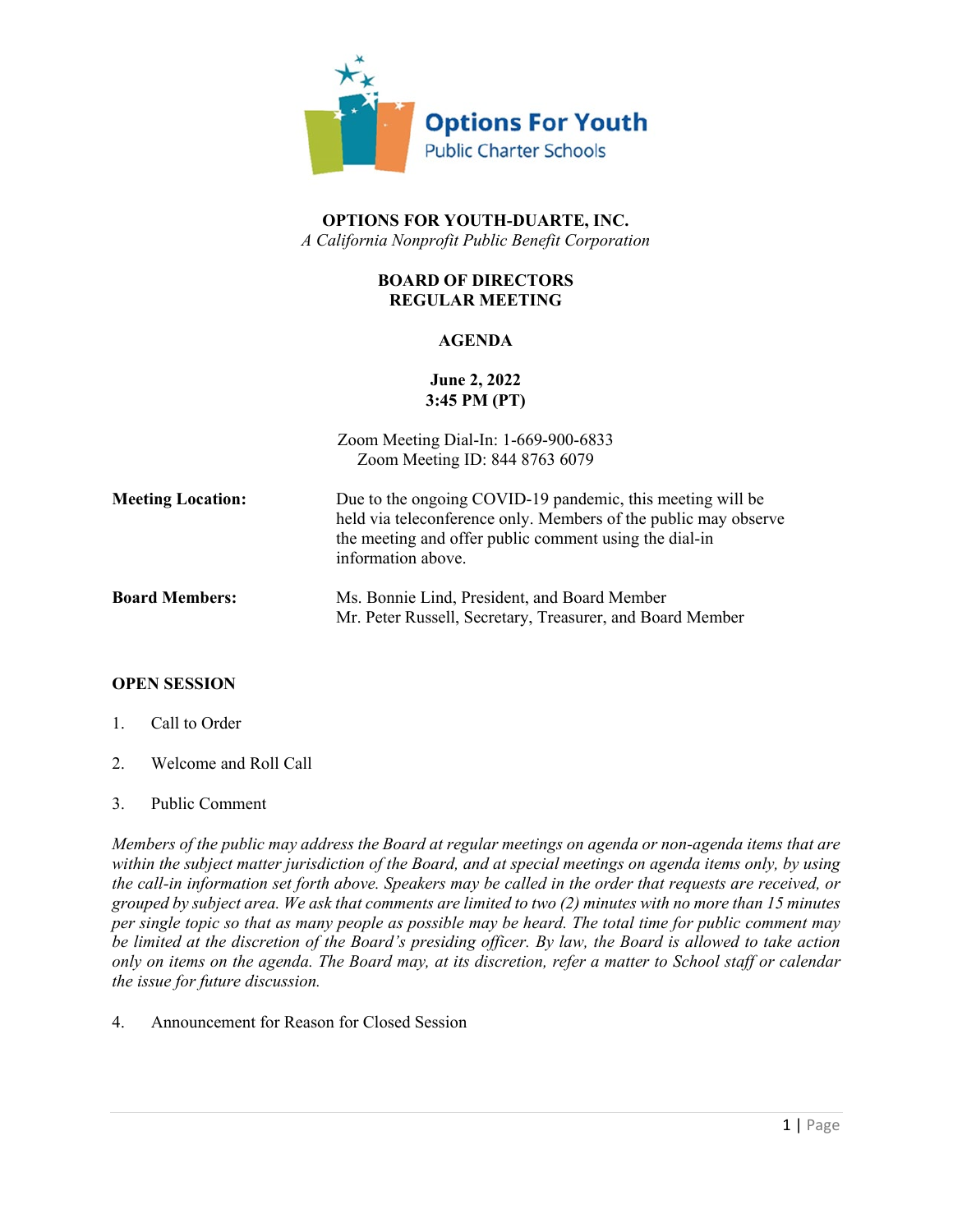#### **CLOSED SESSION**

- 5. CONFERENCE WITH REAL PROPERTY NEGOTIATORS (Gov. Code section 54956.8.) Property: 1301 E Rosecrans Avenue, Suite 105, Compton, CA, 90221 Agency negotiator: BlankRome LLP Negotiating parties: Options For Youth-Duarte, Inc. and OFL-Baldwin Park, Inc. Under negotiation: Real Estate Agreement
- 6. CONFERENCE WITH LEGAL COUNSEL—ANTICIPATED LITIGATION (Gov. Code section 54956.9(d)(2).): ([1]).

#### **OPEN SESSION**

- 7. Public Report on Action Taken in Closed Session, if any
- 8. Items for Information and/or Action

### **A. Action Item(s)**

- A.1 OFY-D Resolution 2122-12 Resolution Finding That the Proclamation State of Emergency Continues to Impact the Ability to Meet Safely in Person and Declaring That the Board of Directors of Options For Youth-Duarte, Inc. Will Continue to Meet Remotely in Order to Ensure the Health and Safety of Attendees (Res. 2122-12)
- A.2 OFY-D Promissory Note Between OFL-Baldwin Park, Inc. and Options For Youth-Duarte, Inc.
- A.3 OFY-D Omnibus Assignment Between OFL-Baldwin Park, Inc. and Options For Youth-Duarte, Inc.
- A.4 OFY-D Assignment and Assumption and Seventh Modification to Lease Agreement Between OFL-Baldwin Park, Inc., Regency Center, L.P., and Options For Youth-Duarte, Inc. for the Arleta Learning Center located at 9700 Woodman Ave., Unit A026 Arleta, CA 91331
- A.5 OFY-D Assignment and Assumption to Lease Agreement and Consent of Lessor Between

The Board will receive the OFY-D Update on The Board will review and consider approval of the OFY-D Resolution 2122-12 Resolution Finding That the Proclamation State of Emergency Continues to Impact the Ability to Meet Safely in Person and Declaring That the Board of Directors of Options For Youth-Duarte, Inc. Will Continue to Meet Remotely in Order to Ensure the Health and Safety of Attendees (Res. 2122-12).

The Board will review and consider approval of the OFY-D Promissory Note Between OFL-Baldwin Park, Inc. and Options For Youth-Duarte, Inc.

The Board will review and consider approval of the OFY-D Omnibus Assignment Between OFL-Baldwin Park, Inc. and Options For Youth-Duarte, Inc.

The Board will review and consider approval of the OFY-D Assignment and Assumption and Seventh Modification to Lease Agreement Between OFL-Baldwin Park, Inc., Regency Center, L.P., and Options For Youth-Duarte, Inc. for the following Property:

• 9700 Woodman Ave. Unit A026, Arleta, CA 91331

The Board will review and consider approval of the OFY-D Assignment and Assumption to Lease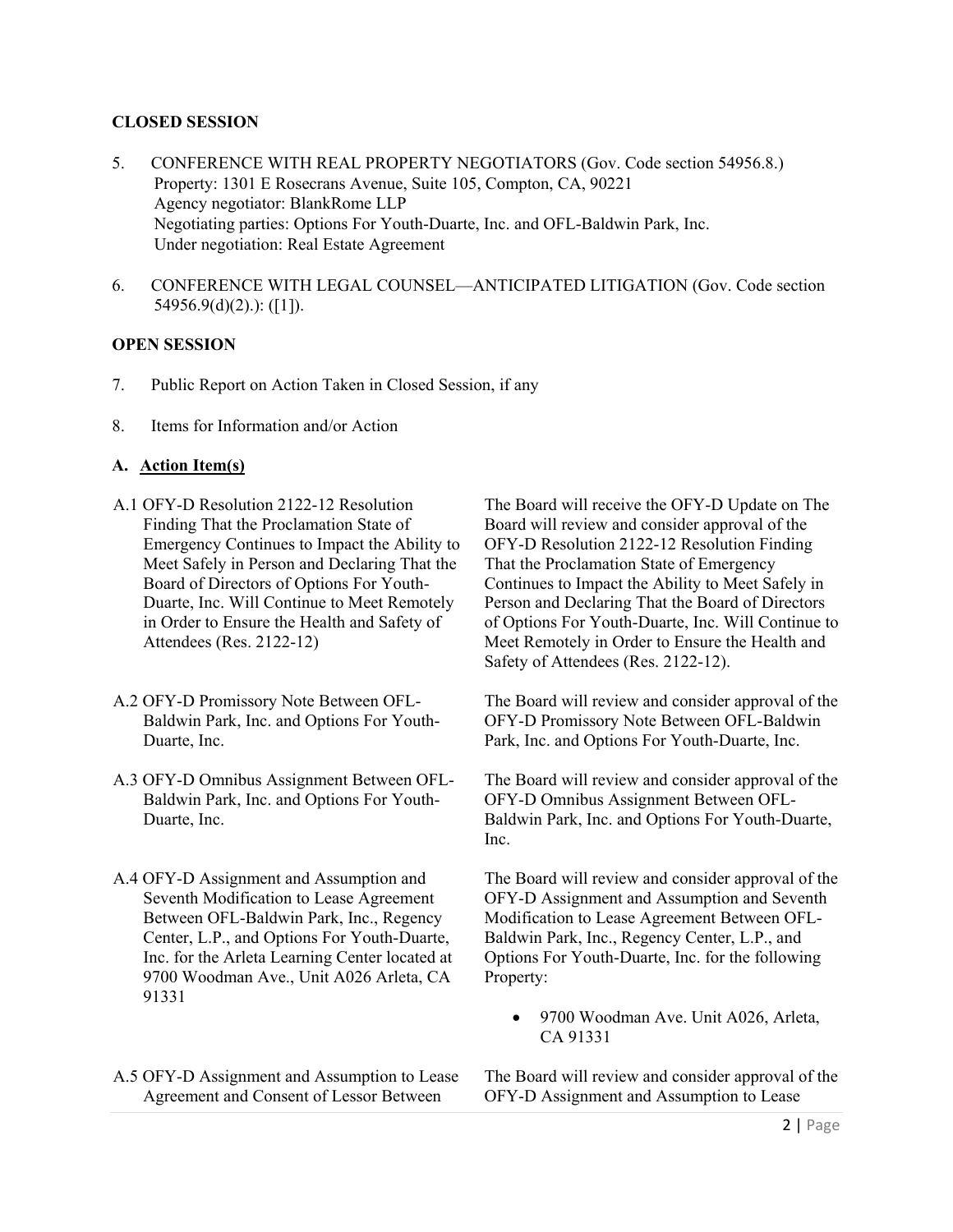OFL-Baldwin Park, Inc., Bristol Central, LP, and Options For Youth-Duarte, Inc. for the Bellflower Learning Center Located at 10058- 64 Rosecrans Ave., Bellflower, CA 90706

- A.6 OFY-D Assignment and Assumption to Lease Agreement and Consent of Lessor Between OFL-Baldwin Park, Inc., Educational Development Services, LLC, and Options For Youth-Duarte, Inc. for the Bixby Learning Center Located at 3501 Atlantic Ave., Long Beach, CA 90807
- A.7 OFY-D Assignment and Assumption to Lease Agreement and Consent of Lessor Between OFL-Baldwin Park, Inc., Mama Moti, LLC, YHK 18, LLC, and Options For Youth-Duarte, Inc. for the Compton Learning Center Located at 2001-2007 N. Long Beach Blvd., Compton, CA 90221
- A.8 OFY-D Assignment and Assumption to Lease Agreement and Consent of Lessor Between OFL-Baldwin Park, Inc., Encino Equity, LLC, and Options For Youth-Duarte, Inc. for the Encino Learning Center Located at 17953 Ventura Blvd, Encino, CA 91316
- A.9 OFY-D Assignment and Assumption to Lease Agreement and Consent of Lessor Between OFL-Baldwin Park, Inc., Yasam LLC, and Options For Youth-Duarte, Inc. for the Hawthorne Learning Center Located at 13613 Hawthorne Blvd, Hawthorne, CA 90250

Agreement and Consent of Lessor Between OFL-Baldwin Park, Inc., Bristol Central, LP, and Options For Youth-Duarte, Inc. for the following Property:

• 10058-64 Rosecrans Ave., Bellflower, CA 90706

The Board will review and consider approval of the OFY-D Assignment and Assumption to Lease Agreement and Consent of Lessor Between OFL-Baldwin Park, Inc., Educational Development Services, LLC, and Options For Youth-Duarte, Inc. for the following Property:

• 3501 Atlantic Ave., Long Beach, CA 90807

The Board will review and consider approval of the OFY-D Assignment and Assumption to Lease Agreement and Consent of Lessor Between OFL-Baldwin Park, Inc., Mama Moti, LLC, YHK 18, LLC, and Options For Youth-Duarte, Inc. for the following Property:

• 2001-2007 N. Long Beach Blvd., Compton, CA 90221

The Board will review and consider approval of the OFY-D Assignment and Assumption to Lease Agreement and Consent of Lessor Between OFL-Baldwin Park, Inc., Encino Equity, LLC, and Options For Youth-Duarte, Inc. for the following property:

• 17953 Ventura Blvd, Encino, CA 91316

The Board will review and consider approval of the OFY-D Assignment and Assumption to Lease Agreement and Consent of Lessor Between OFL-Baldwin Park, Inc., Yasam LLC, and Options For Youth-Duarte, Inc. for the following property:

• 13613 Hawthorne Blvd, Hawthorne, CA 90250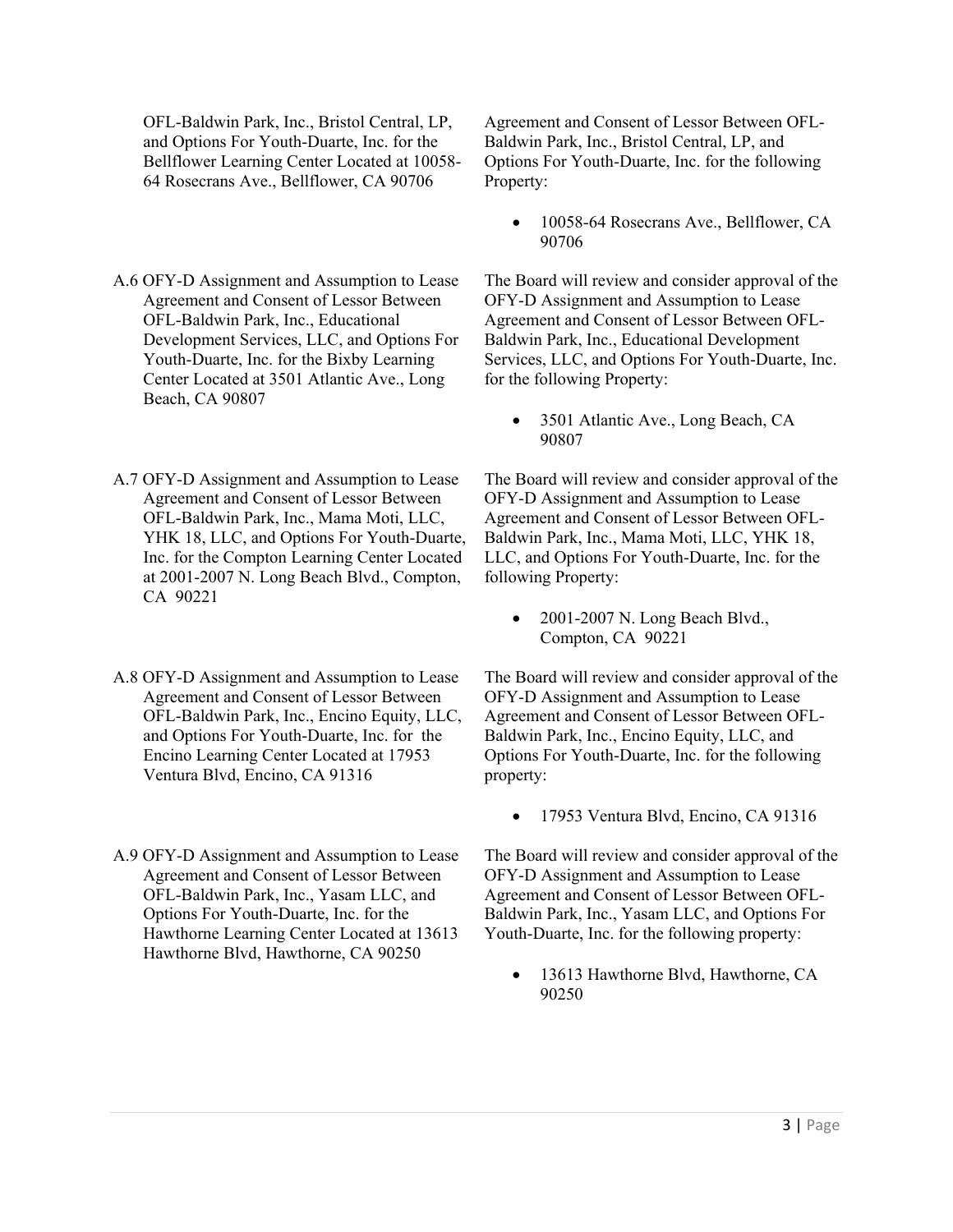- A.10 OFY-D Assignment and Assumption to Lease Agreement and Consent of Lessor Between OFL-Baldwin Park, Inc., Northridge Centre LLC, and Options For Youth-Duarte, Inc. for the Reseda Learning Center Located at 8911 Reseda Blvd, Northridge, CA 91324
- A.11 OFY-D Third Assignment and Assumption to Lease Agreement and Consent of Lessor Between OFL-Baldwin Park, Inc., Two Willow Partners LLC, and Options For Youth-Duarte, Inc. for the Signal Hill Learning Center Located at 400 East Willow St., Long Beach, CA 90806
- A.12 OFY-D Assignment and Assumption to Lease Agreement and Consent of Lessor Between OFL-Baldwin Park, Inc., Southwestern Investments, LLC, and Options For Youth-Duarte, Inc. for the Simi Valley Learning Center Located at 2585 Cochran St., Suite H, Simi Valley, CA 93065
- A.13 OFY-D Assignment and Assumption to Lease Agreement and Consent of Lessor Between OFL-Baldwin Park, Inc., C.B.S. Rentals, and Options For Youth-Duarte, Inc. for the Watts Learning Center Located at 638 East El Segundo Blvd., Los Angeles, CA 90059
- 
- 
- A.16 OFY-D Procurement of Furniture for the Vermont Site from Office and Ergonomics Solutions, Inc.

The Board will review and consider approval of the OFY-D Assignment and Assumption to Lease Agreement and Consent of Lessor Between OFL-Baldwin Park, Inc., Northridge Centre LLC, and Options For Youth-Duarte, Inc. for the following property:

• 8911 Reseda Blvd, Northridge, CA 91324

The Board will review and consider approval of the OFY-D Third Assignment and Assumption to Lease Agreement and Consent of Lessor Between OFL-Baldwin Park, Inc., Two Willow Partners LLC, and Options For Youth-Duarte, Inc. for following property:

• 400 East Willow St., Long Beach, CA 90806

The Board will review and consider approval of the OFY-D Assignment and Assumption to Lease Agreement and Consent of Lessor Between OFL-Baldwin Park, Inc., Southwestern Investments, LLC, and Options For Youth-Duarte, Inc. for the following property:

• 2585 Cochran St., Suite H, Simi Valley, CA 93065

The Board will review and consider approval of the OFY-D Assignment and Assumption to Lease Agreement and Consent of Lessor Between OFL-Baldwin Park, Inc., C.B.S. Rentals, and Options For Youth-Duarte, Inc. for the following property:

• 638 East El Segundo Blvd., Los Angeles, CA 90059

A.14 OFY-D EmpowerU Stipend for All Staff The Board will review and consider approval of the OFY-D EmpowerU Stipend for All Staff.

A.15 OFY-D EmpowerU Stipend for Principals The Board will review and consider approval of the OFY-D EmpowerU Stipend for Principals.

> The Board will review and consider approval and/or ratification of the OFY-D Procurement of Furniture for the Vermont Site from Office and Ergonomics Solutions, Inc.